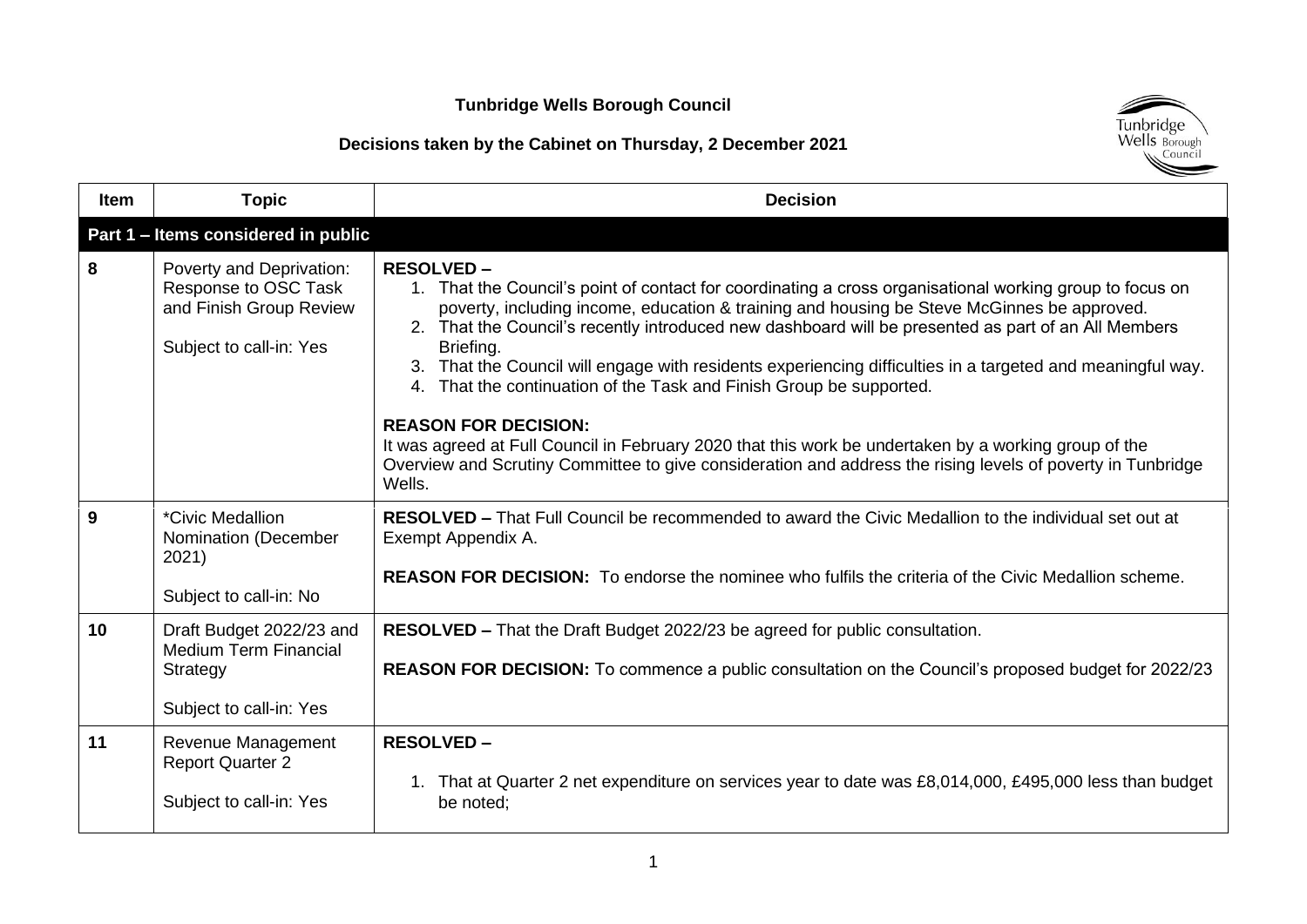

| <b>Item</b> | <b>Topic</b>                                                             | <b>Decision</b>                                                                                                                                                                                                                                                                                                                                                                                                                                                                                                                                                        |
|-------------|--------------------------------------------------------------------------|------------------------------------------------------------------------------------------------------------------------------------------------------------------------------------------------------------------------------------------------------------------------------------------------------------------------------------------------------------------------------------------------------------------------------------------------------------------------------------------------------------------------------------------------------------------------|
|             |                                                                          | 2. That by year end the Council anticipated net expenditure of £15,417,000 on services, £10,000 under<br>budget, an improvement of £58,000 since Quarter 1, be noted;                                                                                                                                                                                                                                                                                                                                                                                                  |
|             |                                                                          | That by year end the Council anticipated receiving an increase in funding of £1,472,000, an<br>improvement of £84,000 since Quarter 1 with an overall improvement to budget of £1,482,000 be<br>noted.                                                                                                                                                                                                                                                                                                                                                                 |
|             |                                                                          | <b>REASON FOR DECISION:</b><br>To show the actual expenditure on services compared to the revised budget for the period ending 30<br>September 2021, and the forecast outturn position, highlighting significant variances from the revised annual<br>budget.                                                                                                                                                                                                                                                                                                          |
| 12          | Capital Management<br><b>Report Quarter 2</b><br>Subject to call-in: Yes | <b>RESOLVED -</b><br>That the actual gross and net expenditure for the year and the sources of finance, as shown in<br>Appendices B to D to the report, be noted;<br>That the proposed variations to the Capital programme, set out in paragraph 4.3 to 4.5 of the report be<br>approved; and<br>That the proposed movement between years set out in note 4.6 of the report be approved.<br>3.<br><b>REASON FOR DECISION:</b><br>Managing and forecasting capital expenditure effectively was vital in order to support all of the services<br>provided by the Council |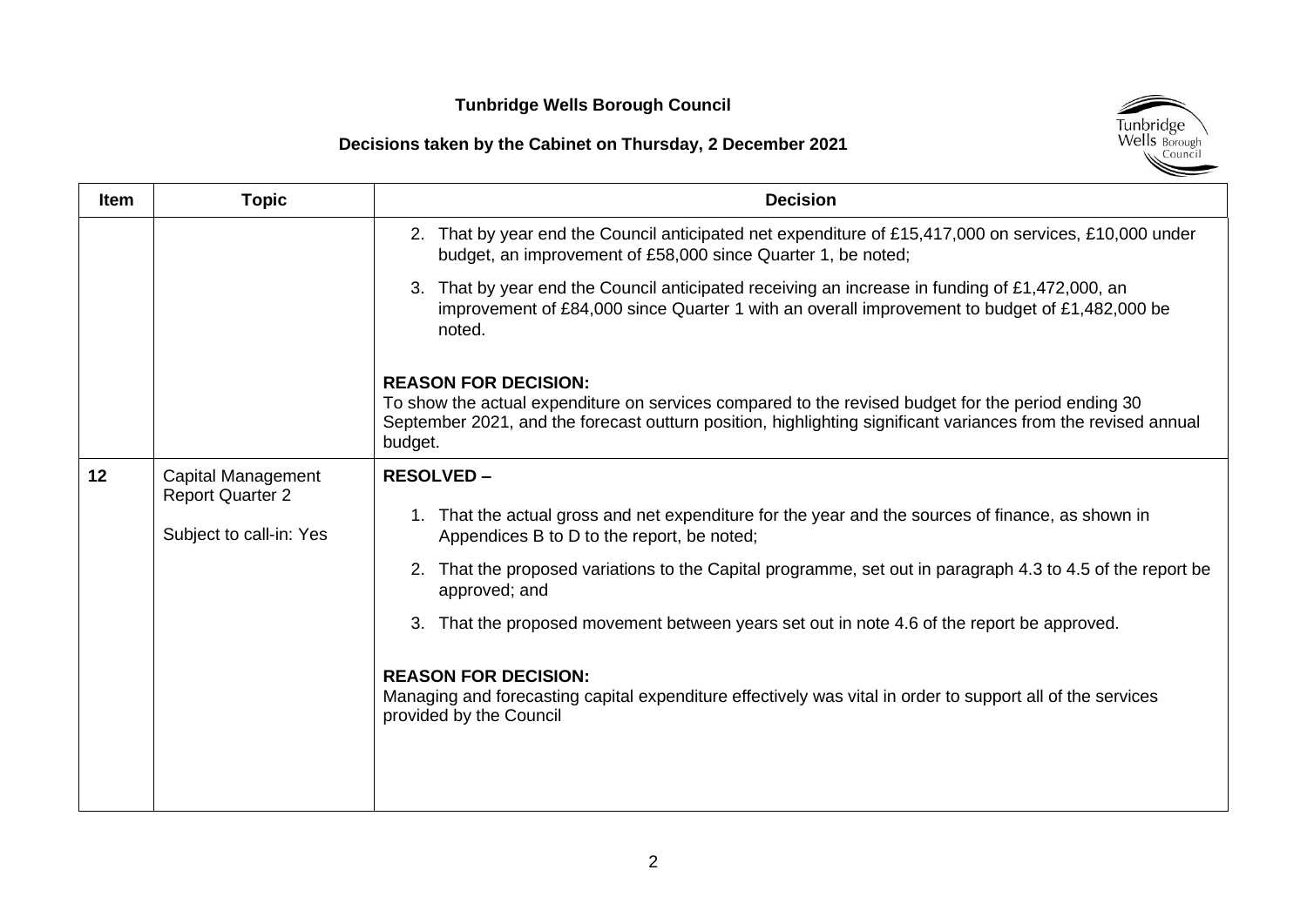

| <b>Item</b> | <b>Topic</b>                                                                                                        | <b>Decision</b>                                                                                                                                                                                                                                                                                                                                                                                                                                                                                                                                                                                         |
|-------------|---------------------------------------------------------------------------------------------------------------------|---------------------------------------------------------------------------------------------------------------------------------------------------------------------------------------------------------------------------------------------------------------------------------------------------------------------------------------------------------------------------------------------------------------------------------------------------------------------------------------------------------------------------------------------------------------------------------------------------------|
| 13          | <b>Treasury and Prudential</b><br><b>Indicator Management</b><br><b>Report Quarter 2</b><br>Subject to call-in: Yes | <b>RESOLVED-</b><br>1. That the Treasury Management and Prudential Indicator position as at 30 September 2021 be noted;<br>and<br>2. That the forecast for investment and bank interest is £432,000, an increase of £70,000 from the<br>approved budget of £362,000 (the same as Quarter 1) be noted.                                                                                                                                                                                                                                                                                                   |
|             |                                                                                                                     | <b>REASON FOR DECISION:</b><br>Ensuring effective cash flow management was vital in order to support all the services provided by the Council.<br>The interest received from investments was an important source of income in helping to set a balanced budget                                                                                                                                                                                                                                                                                                                                          |
| 14          | <b>Calculation of Council Tax</b><br><b>Base</b><br>Subject to call-in: Yes                                         | <b>RESOLVED</b> – That the Tunbridge Wells Tax Base for 2022/23, as set out at in Appendix B to the report be<br>approved.                                                                                                                                                                                                                                                                                                                                                                                                                                                                              |
|             |                                                                                                                     | <b>REASON FOR DECISION:</b> To comply with the provisions of Statutory Instruments 2012 No 2914 – The Local<br>Authorities (Calculation of Council Tax Base) (England) Regulations.                                                                                                                                                                                                                                                                                                                                                                                                                     |
| 15          | <b>Performance Summary</b><br>Quarter 2<br>Subject to call-in: Yes                                                  | <b>RESOLVED-</b><br>1. That the summary of project performance over quarter two 2021/22 as at Appendix A be noted;<br>That the summary of service performance over quarter two 2021/22 as at Appendix B be noted; and<br>2.<br>That the Recovery Plans for quarter two as at Appendices C-H be noted.<br>3.<br><b>REASON FOR DECISION:</b><br>To monitor the effectiveness of the council's actions and plans to meet all of the objectives within the Five-<br>Year Plan, highlight underperforming areas, and propose actions to remedy any underperformance to ensure<br>the key objectives are met. |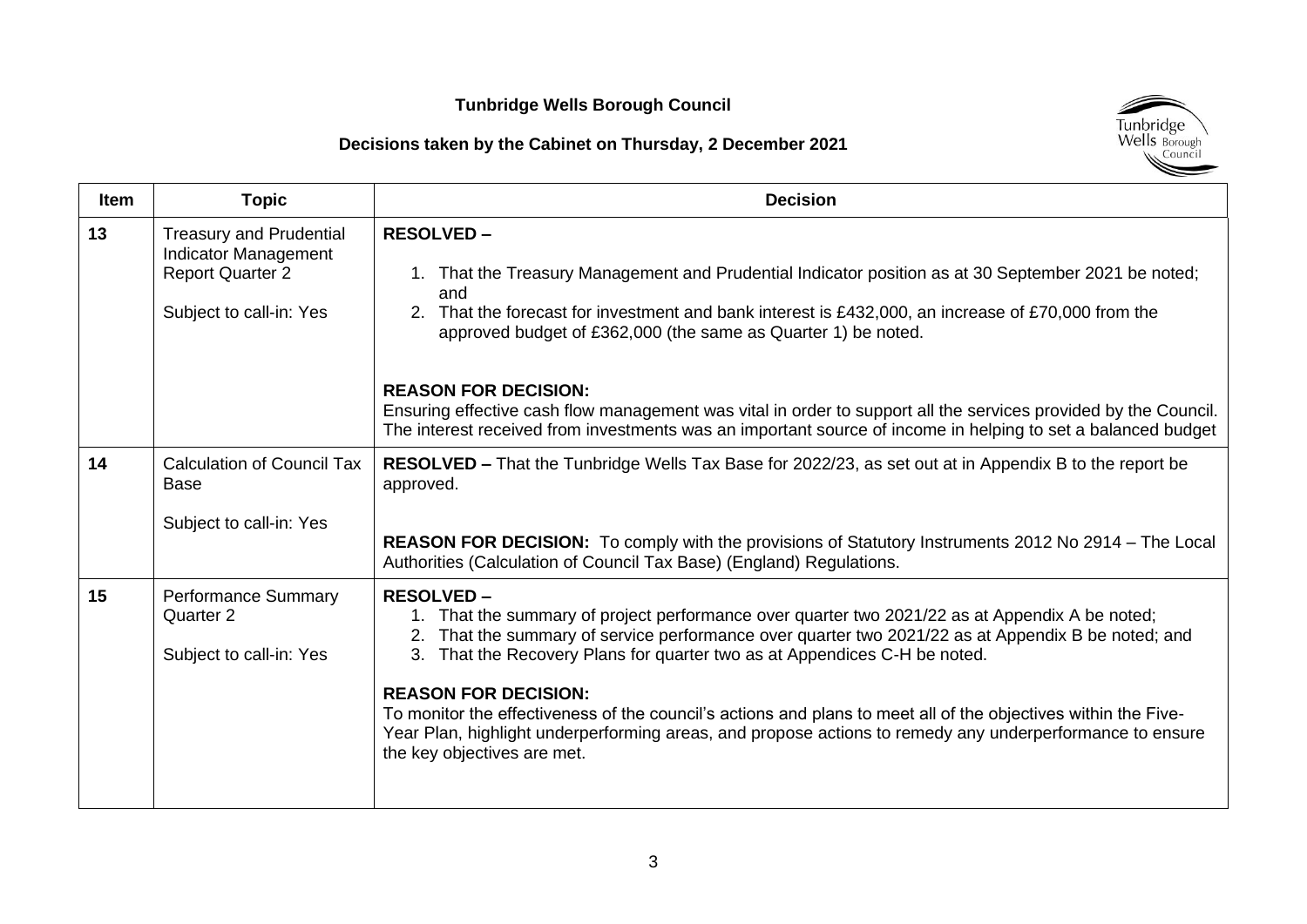

| <b>Item</b> | <b>Topic</b>                                                     | <b>Decision</b>                                                                                                                                                                                                                                                                                                                                                                                                                                                                                                                                                                                                                                                                                                                                                                                                                                                                                                                                                                                                                                                                                                                                                                                                                                                                                |
|-------------|------------------------------------------------------------------|------------------------------------------------------------------------------------------------------------------------------------------------------------------------------------------------------------------------------------------------------------------------------------------------------------------------------------------------------------------------------------------------------------------------------------------------------------------------------------------------------------------------------------------------------------------------------------------------------------------------------------------------------------------------------------------------------------------------------------------------------------------------------------------------------------------------------------------------------------------------------------------------------------------------------------------------------------------------------------------------------------------------------------------------------------------------------------------------------------------------------------------------------------------------------------------------------------------------------------------------------------------------------------------------|
| 16          | <b>Complaints Summary</b><br>Quarter 1 and 2                     | RESOLVED - That the Council's position on complaints performance at the end of Period 1 be noted.                                                                                                                                                                                                                                                                                                                                                                                                                                                                                                                                                                                                                                                                                                                                                                                                                                                                                                                                                                                                                                                                                                                                                                                              |
|             | Subject to call-in: Yes                                          | <b>REASON FOR DECISION:</b><br>To enable Cabinet to understand the Council's current performance in relation to complaints handling.                                                                                                                                                                                                                                                                                                                                                                                                                                                                                                                                                                                                                                                                                                                                                                                                                                                                                                                                                                                                                                                                                                                                                           |
| 17          | Draft Asset Management<br>Plan 2022/23                           | <b>RESOLVED – That the Draft Asset Management Plan 2022/23 be agreed for public consultation</b>                                                                                                                                                                                                                                                                                                                                                                                                                                                                                                                                                                                                                                                                                                                                                                                                                                                                                                                                                                                                                                                                                                                                                                                               |
|             | Subject to call-in: Yes                                          | <b>REASON FOR DECISION:</b><br>To commence a public consultation on how the Council manages its assets.                                                                                                                                                                                                                                                                                                                                                                                                                                                                                                                                                                                                                                                                                                                                                                                                                                                                                                                                                                                                                                                                                                                                                                                        |
| 18          | Benenden Neighbourhood<br><b>Plan</b><br>Subject to call-in: Yes | <b>RESOLVED-</b><br>1. That the independent examiner's Report on the Benenden Neighbourhood Development Plan (BNDP)<br>be noted and published.<br>2. That the BNDP be modified in part, according to the examiner's recommendations and following<br>discussion with Benenden Parish Council be approved.<br>That the Decision Statement at Appendix D and the decision to progress the BNDP as set out at<br>3.<br>Appendix E to referendum be approved (noting that the referendum area is Benenden Parish plus<br>seven addresses identified by the examiner, located adjacent to the Benenden Hospital site at East<br>End and falling within Biddenden Parish (Ashford District Council)).<br>That in the event the referendum result on the BNDP is positive with more than 50% of the vote, the<br>4.<br>Council formally makes the BNDP as set out in Appendix E so that it has effect as part of the statutory<br>Development Plan for the Neighbourhood Area (Benenden Parish) be approved.<br><b>REASON FOR DECISION:</b><br>Approved Neighbourhood Plans become part of the development plan for the Borough and are a key<br>document in the determination of planning applications that allow the local community to take responsibility for<br>land use planning in their area. |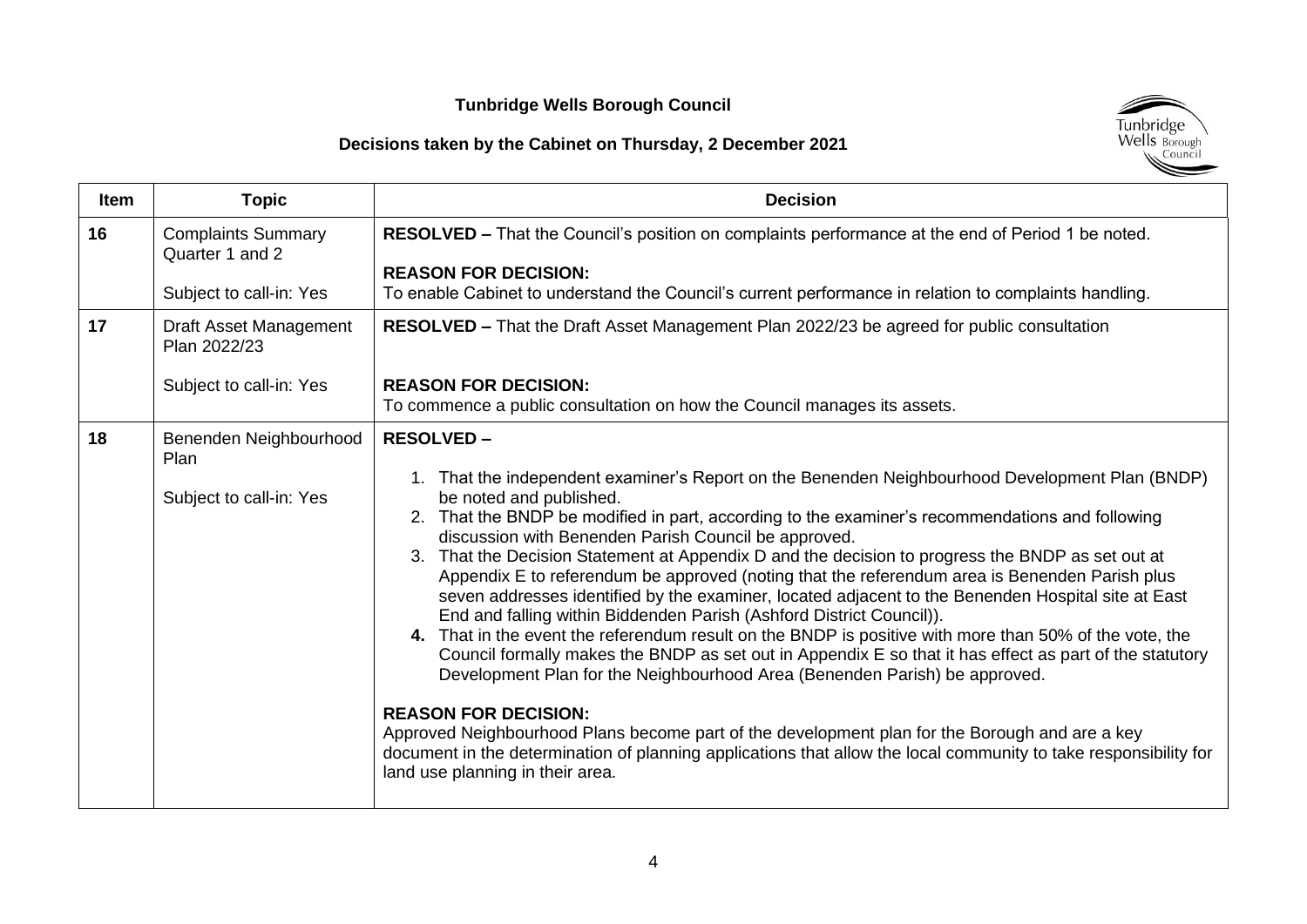

| <b>Item</b> | <b>Topic</b>                                                           | <b>Decision</b>                                                                                                                                                                                                                                                                                                                                                                                                                                                                                                                                                                                                                                                                                                                                                                                                                                                                                                                                                                                                                                                                               |
|-------------|------------------------------------------------------------------------|-----------------------------------------------------------------------------------------------------------------------------------------------------------------------------------------------------------------------------------------------------------------------------------------------------------------------------------------------------------------------------------------------------------------------------------------------------------------------------------------------------------------------------------------------------------------------------------------------------------------------------------------------------------------------------------------------------------------------------------------------------------------------------------------------------------------------------------------------------------------------------------------------------------------------------------------------------------------------------------------------------------------------------------------------------------------------------------------------|
| 19          | Goudhurst Neighbourhood<br>Development Plan<br>Subject to call-in: Yes | <b>RESOLVED-</b><br>1. That the independent examiner's Report on the Goudhurst Neighbourhood Development Plan (GNDP)<br>be noted and published.<br>2. That the GNDP be modified in part, according to the examiner's recommendations and following<br>discussion with Goudhurst Parish Council be approved.<br>That the Decision Statement at Appendix C and the decision to progress the GNDP as set out at<br>3.<br>Appendix D to referendum be approved (noting that the referendum area is Goudhurst Parish).<br>4. That in the event the referendum result on the GNDP is positive with more than 50% of the vote, the<br>Council formally makes the GNDP as set out in Appendix D so that it has effect as part of the statutory<br>Development Plan for the Neighbourhood Area (Goudhurst Parish) be approved.                                                                                                                                                                                                                                                                         |
|             |                                                                        | <b>REASON FOR DECISION:</b><br>Approved Neighbourhood Plans become part of the development plan for the Borough and are a key<br>document in the determination of planning applications that allow the local community to take responsibility for<br>land use planning in their area.                                                                                                                                                                                                                                                                                                                                                                                                                                                                                                                                                                                                                                                                                                                                                                                                         |
| 20          | PSPO 2021 Consultation<br><b>Results</b><br>Subject to call-in: Yes    | <b>RESOLVED-</b><br>That the current order for Southborough Roads be varied to have effect only on London Road and<br>Holden Park Road for the length of the convenience store for a period of three years be approved.<br>2. For the introduction of a 'dogs on leads' order in the formal area of Dunorlan Park for a period of three<br>years be approved.<br>That the dogs on leads requirement at the Nevill Ground be renewed for a period of three years be<br>3.<br>approved.<br>4. That preparatory work at Sherwood Lake (as set out in the report) be undertaken to introduce an order<br>to address anti-social behaviour at this location in April 2022 be approved.<br>That preparatory work at St John's Park (as set out in the report) be undertaken to introduce an order<br>5.<br>to address anti-social behaviour at this location in April 2022 be approved.<br>That preparatory work at the multi-storey car parks (as set out in the report) be undertaken to introduce<br>6.<br>an order to address anti-social behaviour at this location in April 2022 be approved. |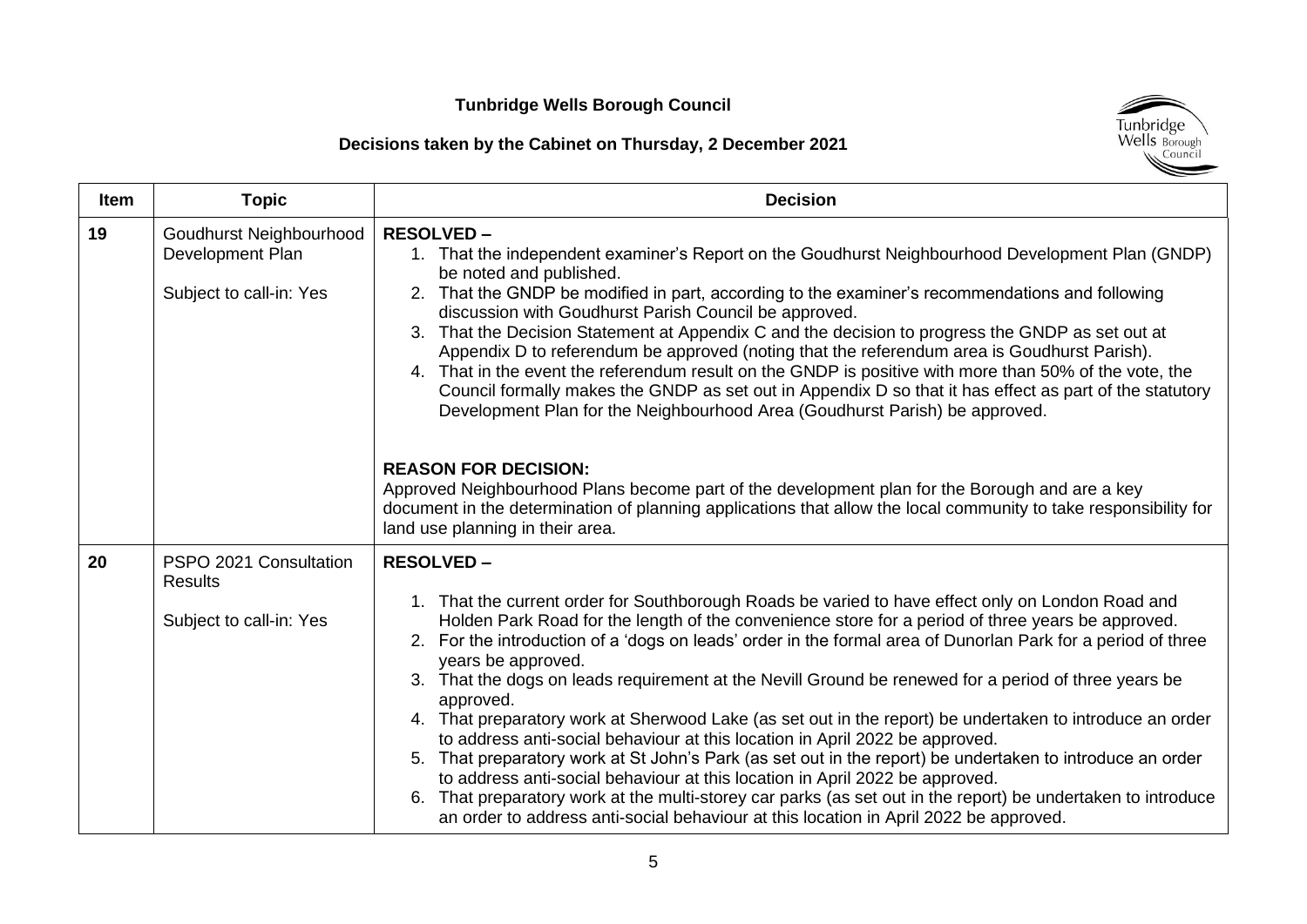#### **Decisions taken by the Cabinet on Thursday, 2 December 2021**



| Item | Topic | <b>Decision</b>                                                                                                      |
|------|-------|----------------------------------------------------------------------------------------------------------------------|
|      |       | <b>REASON FOR DECISION:</b><br>To help ensure the protection of public spaces from persistent anti-social behaviour. |

Decision Notice published: Thursday 2 December 2021

**Please see below for details of the Council's call-in procedure.**